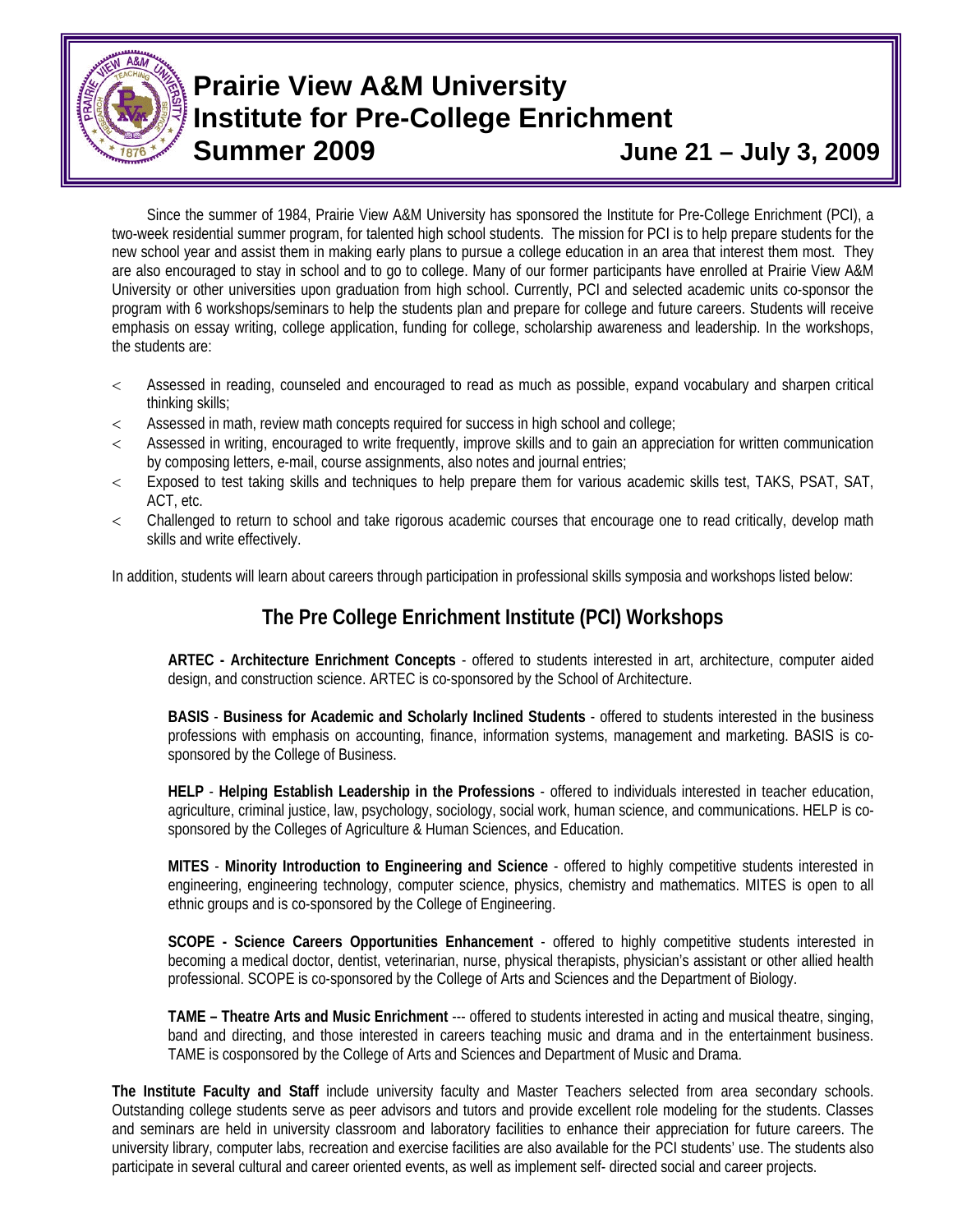#### **Institute for Pre-College Enrichment Summer 2009 Prairie View A&M University Page 2**

**Who is eligible?** Students who are currently in grades 9, 10, and 11 with a minimum 2.50 GPA are eligible to apply. Admission is competitive and is based on the student's academic record, essay and counselor recommendation.

**Student Admission/Activity Fee is \$250.00.** Each student is required to pay a fee of \$250.00 upon acceptance in the program. The fee is non-refundable. Parents are responsible for the student's transportation from home to the university and return. Students traveling to the Houston/Prairie View areas by commercial means will be met at the appropriate arrival facility by university personnel and will be provided transportation to the campus.

**What does it cost?** Tuition, room and board (TRB) for each student is approximately \$1,500.00 which is paid for by Prairie View A&M University with contributions from the PVAMU Parents Association and community organizations. TRB for the MITES workshop participants is paid by a grant from the State, Engineering, Science and Recruitment (SENSR) Fund, and contributions from our corporate partners.

**Living arrangements at the Institute.** Participants are housed two per room under supervision of a professional Residential Hall Director and College Student Peer Advisors in the University College Residential complex. Male and female students are housed in separate buildings. Three meals are served each day in the university dining facility. Occasionally, snacks are provided during the special evening events. Each room is equipped with a microwave and mini-fridge. Participants are welcome to bring snacks to keep in their rooms.

**How does one apply?** One may apply by completing the enclosed student application form and the academic counselor recommendation form. Attach your academic information and/or transcript and essay, and mail all materials to the address below. A complete application package includes:

- 1) PCI Application Form
- 2) 200 Word Essay
- 3) Counselor Recommendation form
- 4) Academic information (report card or transcript)

Faxed copies are not accepted. An incomplete package will not be considered. Counselor forms may be sent separately from the application due to confidentiality. If transcript is not available, academic information (report cards) are acceptable, please calculate GPA as of current date.

**What is the deadline for applications?** Applications, with accompanying materials must be postmarked by April 16, 2009. Mail materials to: PVAMU Pre-College Institute P.O. Box 519; MS 1028 Prairie View, Texas 77446-0066

For additional information, contact the Institute by telephone or email: Voice: (936) 261-3570 Fax: (936) 261-3580 Email: precollege@pvamu.edu or sfwashington@pvamu.edu

**NOTE: This material and the attached application may be reproduced and distributed to other interested students.**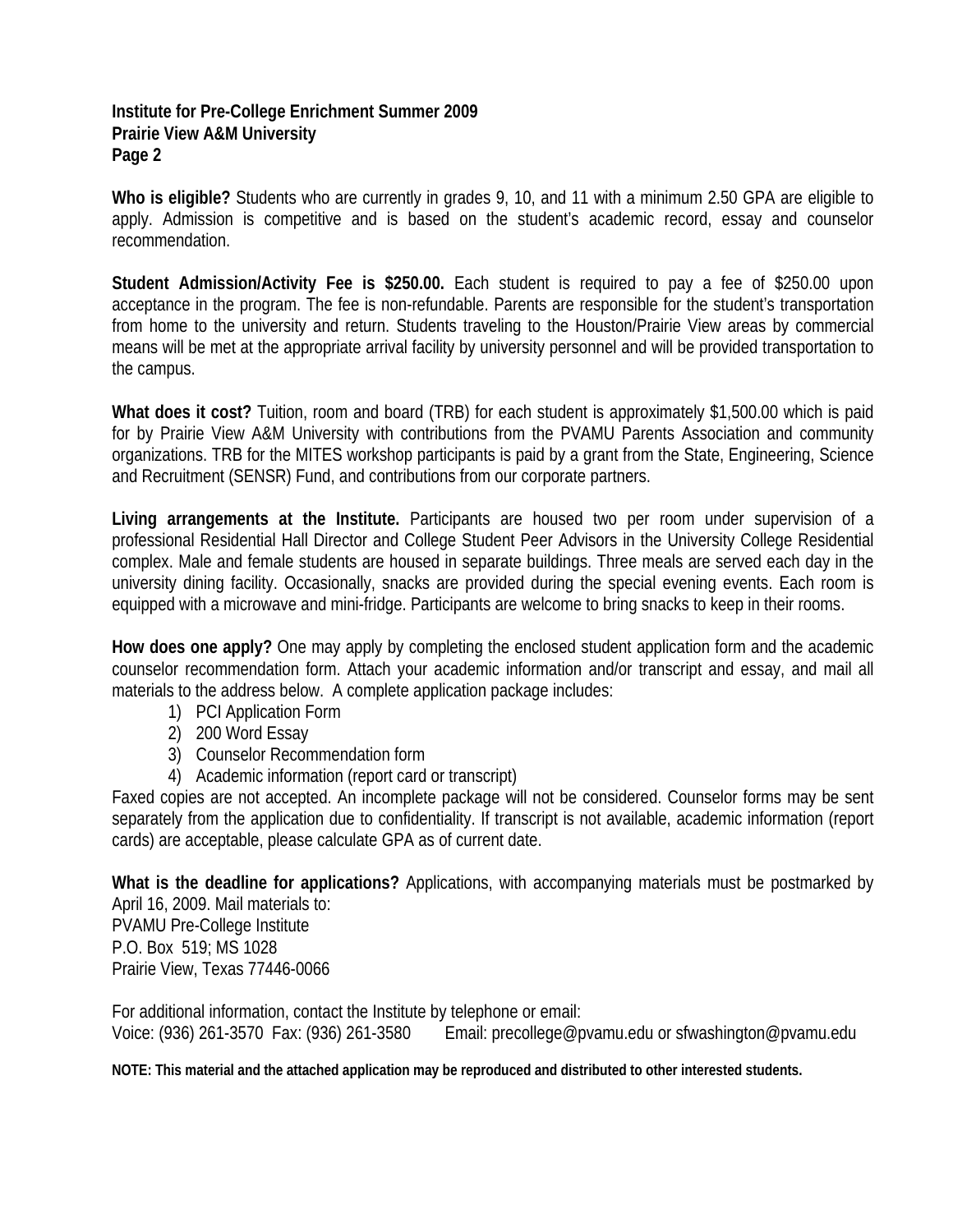### **INSTITUTE FOR PRE-COLLEGE ENRICHMENT APPLICATION**

| Please type or print clearly in black ink. Completed Application must be received by April 16, 2009<br>Name<br>Last Name                                                                                                                                                                                                                                                                                                             |                   | <b>First Name</b>                                                                                                              |  |              |      |
|--------------------------------------------------------------------------------------------------------------------------------------------------------------------------------------------------------------------------------------------------------------------------------------------------------------------------------------------------------------------------------------------------------------------------------------|-------------------|--------------------------------------------------------------------------------------------------------------------------------|--|--------------|------|
| Mailing Address ___________                                                                                                                                                                                                                                                                                                                                                                                                          |                   |                                                                                                                                |  |              | MI   |
| Street/P.O. Box<br>Phone (                                                                                                                                                                                                                                                                                                                                                                                                           |                   | State Zip Code<br>City<br>) _____________________Cell (  )__________ _____________________E-mail______________________________ |  |              |      |
| Date of Birth _______________ □ Female □ Male Ethnicity, optional but highly desirable: □ African-American<br>□ American-Indian □ Caucasian □ Hispanic □ Asian/Pacific Islander □ Biracial Other ________________                                                                                                                                                                                                                    |                   |                                                                                                                                |  |              |      |
| GPA of ________ on a 4.00 scale/5.0 scale (circle one)                                                                                                                                                                                                                                                                                                                                                                               |                   |                                                                                                                                |  |              |      |
|                                                                                                                                                                                                                                                                                                                                                                                                                                      |                   |                                                                                                                                |  |              |      |
| School Address: Street/P. O. Box City State Zip Code Counselor: Conselor: Counselor:                                                                                                                                                                                                                                                                                                                                                 |                   |                                                                                                                                |  |              |      |
| Your 1st, 2nd & 3rd choice of workshops: __ARTEC __BASIS __HELP __MITES __SCOPE __TAME                                                                                                                                                                                                                                                                                                                                               |                   |                                                                                                                                |  |              |      |
| List honors, awards, extra-curricular activities, offices held (attach a separate sheet if necessary)                                                                                                                                                                                                                                                                                                                                |                   |                                                                                                                                |  |              |      |
| (parents, mentor, teachers, Pastor, Counselor, etc.) has had on your life. 2. Your academic focus and career ambition<br>(what you plan to be) for the future. 3. Your involvement in community and volunteer service.<br>Student Pledge: If selected, for the Institute for Pre-College Enrichment, I agree to attend all scheduled<br>classes, participate in all events and to abide by the rules and regulations of the program. |                   |                                                                                                                                |  |              |      |
|                                                                                                                                                                                                                                                                                                                                                                                                                                      |                   |                                                                                                                                |  |              |      |
| Provide information below pertaining to your Parent(s) or Legal Guardian:                                                                                                                                                                                                                                                                                                                                                            |                   |                                                                                                                                |  |              |      |
| Female Parent_<br>Last Name                                                                                                                                                                                                                                                                                                                                                                                                          |                   | <b>First Name</b>                                                                                                              |  | Relationship |      |
| $\begin{picture}(20,20)(-0.0,0.0) \put(0,0){\line(1,0){10}} \put(15,0){\line(1,0){10}} \put(15,0){\line(1,0){10}} \put(15,0){\line(1,0){10}} \put(15,0){\line(1,0){10}} \put(15,0){\line(1,0){10}} \put(15,0){\line(1,0){10}} \put(15,0){\line(1,0){10}} \put(15,0){\line(1,0){10}} \put(15,0){\line(1,0){10}} \put(15,0){\line(1,0){10}} \put($<br>Day Phone Number \ Evening Phone Number                                          | Cell Phone Number |                                                                                                                                |  | $E$ -mail    |      |
| Last Name                                                                                                                                                                                                                                                                                                                                                                                                                            |                   | First Name                                                                                                                     |  | Relationship |      |
| Day Phone Number Evening Phone Number                                                                                                                                                                                                                                                                                                                                                                                                | Cell Phone Number |                                                                                                                                |  | E-mail       |      |
| Parent Statement: I will permit ___________________________________ to attend the Institute for Pre-College<br>Enrichment and to be governed by the rules and regulations of the institute.                                                                                                                                                                                                                                          |                   |                                                                                                                                |  |              |      |
| Parent Name (printed)                                                                                                                                                                                                                                                                                                                                                                                                                |                   | Parent Signature                                                                                                               |  |              | Date |